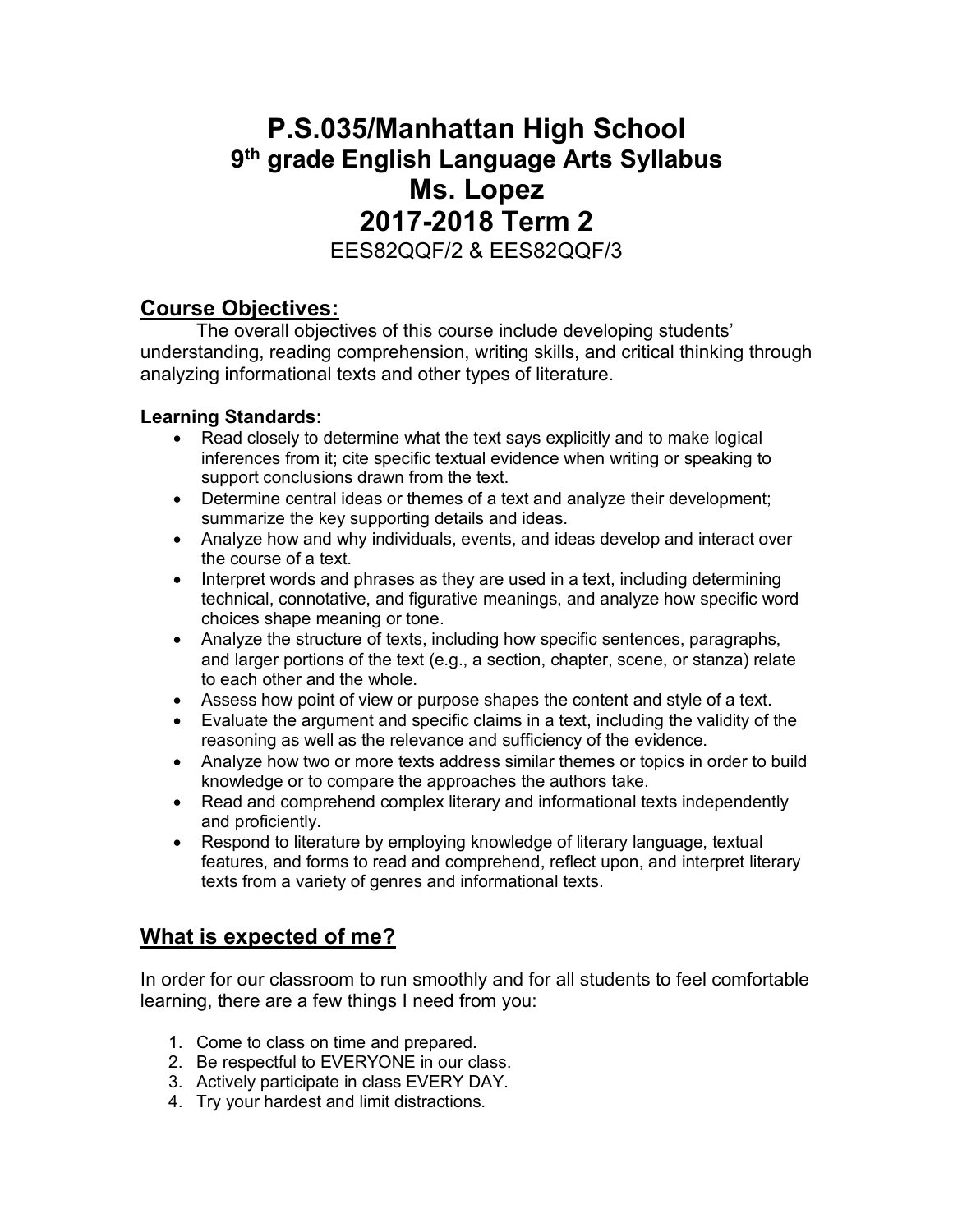If you choose to not meet these expectations, you are choosing to accept the consequences associated.

#### **Required Materials**:

- Positive Attitude
- Engaged Learning
- Active Listening & Participation
- Pens and Pencils

#### **Policies**

Late Work- Turn stuff in on time and make up absent work in allotted time. Passes- You must wait 5 minutes after class has started or if you were late to class, after you have arrived to ask for a pass (bathroom, nurse, counselor). Also, please do not ask for a pass the last 5 minutes of class.

Dismissal-You are expected to use all of your class time wisely. Do not line up at the door minutes before the class is over. You will not be dismissed early!

A Zero Tolerance Policy - is enforced concerning cheating on tests and quizzes and plagiarism.

Respect- Students are expected to respect the property of others (including writing on or defacing desks).

**Daily Points-** You are able to earn up to 5 points (Participation credit) a day for the following:

| Attendance, Behavior, Classwork/ |                                 |
|----------------------------------|---------------------------------|
| $A = 1$ , $B = 2$ , $P = 2$      | $=$ 5 POINTS DAY/25 POINTS WEEK |

### **How will you be graded?**

| <b>Requirements</b>                  | Percentage |
|--------------------------------------|------------|
| Attendance                           | 10%        |
| <b>Classwork &amp; Participation</b> | 20%        |
| <b>Behavior</b>                      | 20%        |
| <b>Tests &amp; Quizzes</b>           | 20%        |
| Projects & Essays                    | 20%        |
| Homework & Miscellaneous             | 10%        |